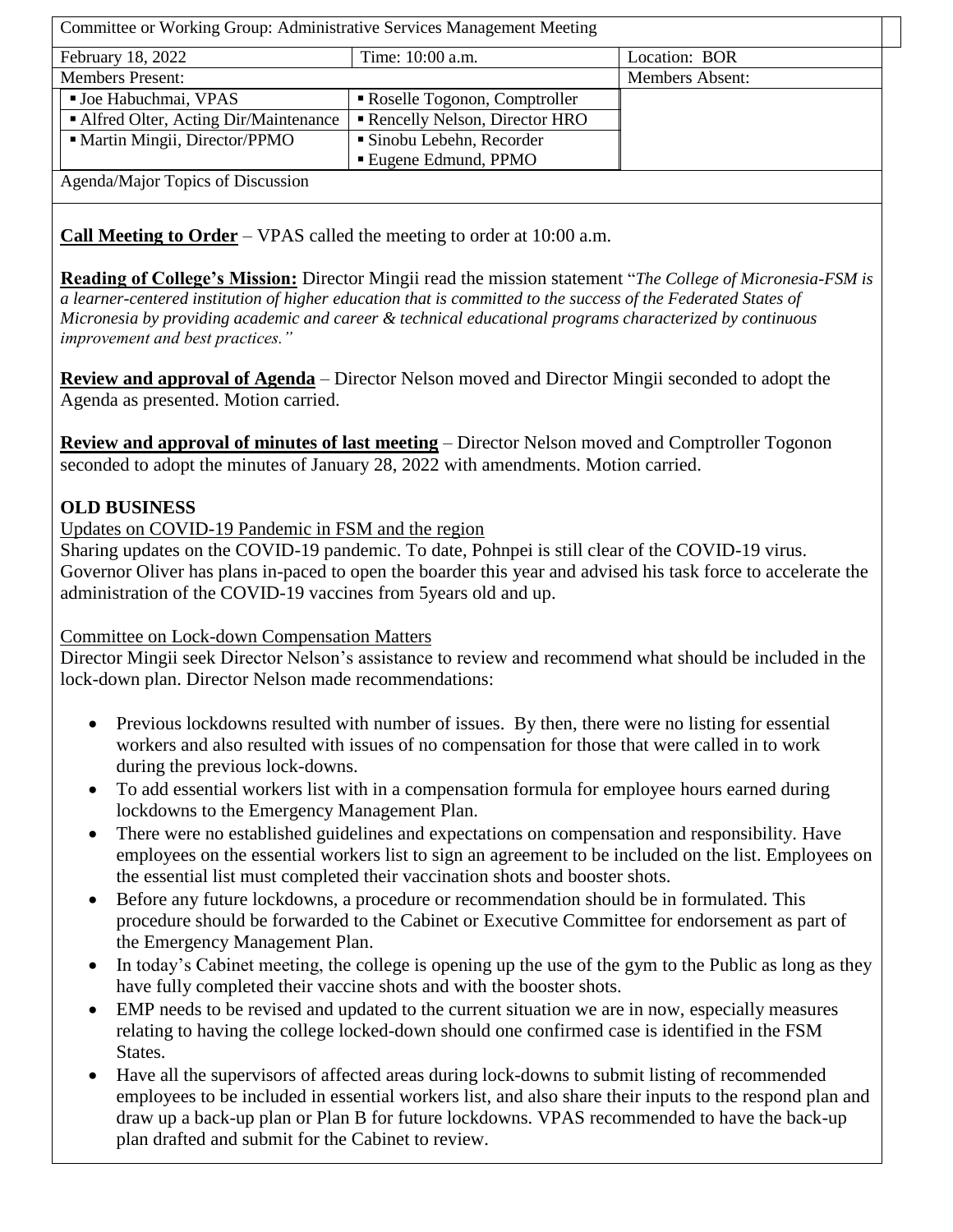Now is the good time to have those procedures/plans prepared should another lockdown happens.

## Updates on Policies

HRO submitted 10 policies to EC for review, all endorsed except one (New policy on investigation, tabled for further review)

- $\bullet$  2<sup>nd</sup> Policy Webinar with 63 participants, next one is schedule on the 22th next week.
- Incentive award on May 9, 2022 in front of LRC
- Mandatory travel insurance
- $\bullet$
- Policy on remote work
- HRO Director updated the current mandatory vaccine policy and procedures with Interim President
- Pandemic Leave policy and procedures. Policy already reviewed by the college legal counsel

## ISER Updates–

BOR has tentatively scheduled their briefing on the ISER at their May 2022 meeting. To date all ISER reports for Standards under Administrative Services are completed and submitted to Interim President to consolidate the reports for the first draft before the Internal Review. Internal review for the ISER is still yet to be reviewed pending all the submissions of Standard reports to the IP.

### NEW BUSINESS

Updates on College On-going Projects.

Acting Director Olter shared updates on construction projects across the college.

- 1. NC Student Services Center project funding is already securing. PMU will come up with the construction schedule.
- 2. Fencing Projects:
	- NC ongoing except area where the Booths resides (land dispute)
	- CC Change order to extend completion to 70 days
	- $\bullet$  YC Ongoing and on schedule
- 2. Generator projects need to expedite the progress because the funding might lapse in May 2022.
	- Air Purifier approved to procure
	- CTEC Technical Building project ongoing
	- HTM Building renovation still in the process of purchasing furniture
	- Teaching Clinic Building project Pohnpei State already appropriated 3million for the project. An additional of \$1million is still needed.
	- FMI new classroom and Residence Hall project with JICA Funding projects
	- Bookstore extension ongoing
	- CC new site -Nantaku still in the process clarification of land documentation
	- Container for PPMO and Business office installation completed with metal roofing and cement board walls – fireproof durability. Flooring is pending availability of funding

IMF Funding – According to VPAS Habuchmai and Comptroller Togonon, IMF Funds already secured from FSM National Government. Acting Director Olter was advised to go ahead and start processing projects funded under IMF. - FY2022 IMF is earmarked for CTEC.

Operational Funds this fiscal year for Building Maintenance is limited therefore only minor repairs and replacements can be addressed. Offices to submit their repair requests to Maintenance Office.

# Highlights from Units

Business Office –

 Online Bookstore – payment system is ok but having issues with the website provided by ITO. The software developer said it is not secure safe.